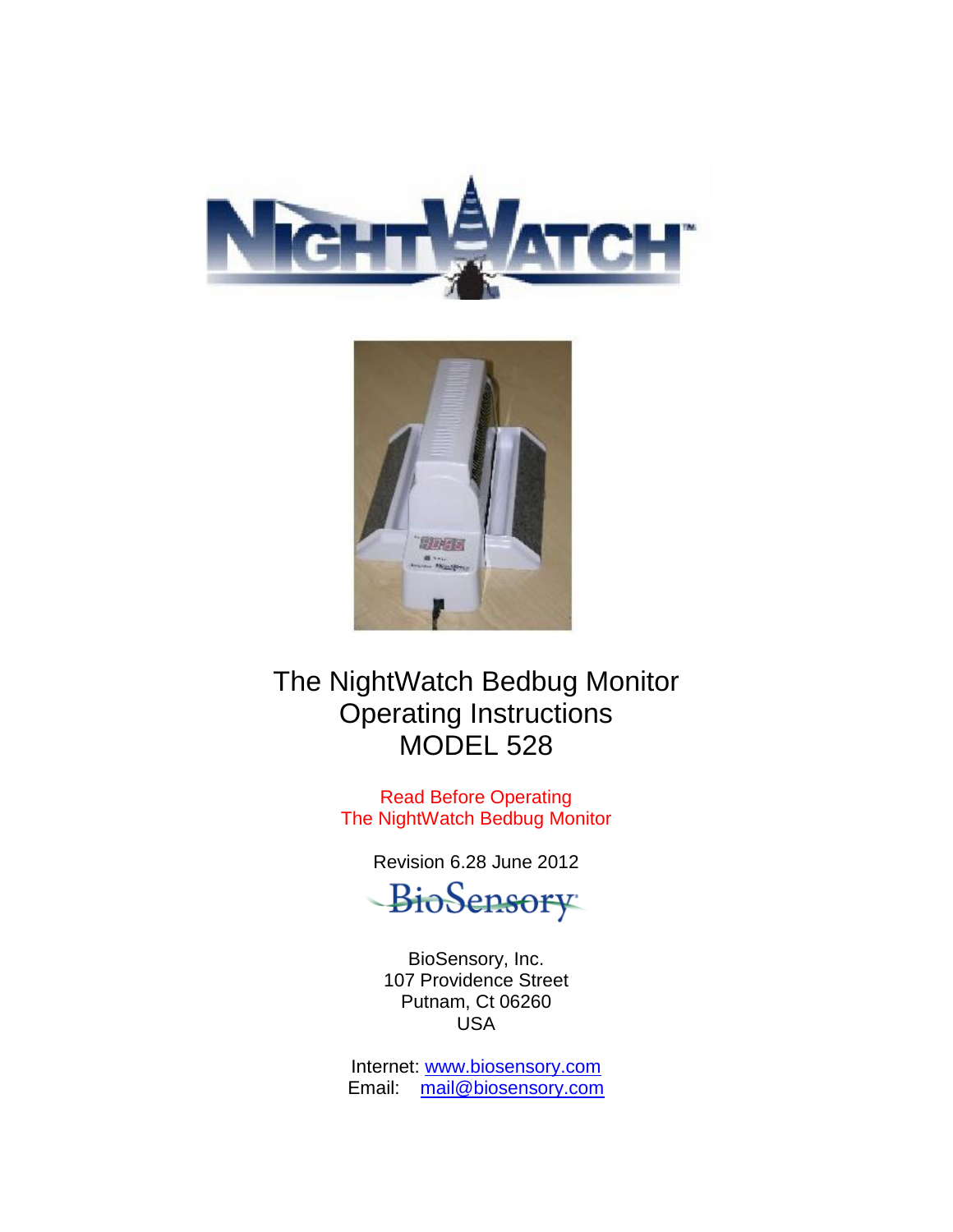## Tel: +1 860-928 1113 Fax: - 1 860-938 2720 Table of Contents

| How NightWatch Monitors Bedbug Host-seeking Activity3 |  |
|-------------------------------------------------------|--|
|                                                       |  |
|                                                       |  |
|                                                       |  |
|                                                       |  |
|                                                       |  |

# **Safety**

#### **IMPORTANT INSTRUCTIONS**

Read and follow the following safety precautions using the unit.

- 1. Use only in a well ventilated room
- 2. Use only with transformer provided, model number DYS40-240133W.
- 3. Do not operate this unit with a damaged cord or plug, or if the unit malfunctions, or has been dropped or damaged in any manner. Return unit to authorized service facility for examination, electrical or mechanical adjustment, or repair.
- 4. Do not use an extension cord with this unit.
- 5. Do not install or use this unit within 10 feed of a pool
- 6. This unit is intended to be correctly orientated in a vertical position.
- 7. Periodically remove bedbugs from the collections pit falls. Do not allow the collection pit falls to become full.
- 8. Visually inspect the unit for bedbugs and remove them before moving it from one location to another.
- 9. Replace the CO<sup>2</sup> bottle\* when indicated by the signal on unit.
- 10.Read and follow instructions affixed to the CO<sup>2</sup> bottle\*.
- 11.CO<sup>2</sup> bottle\* must be filled only by properly trained personnel in accordance with CGA Pamphlets P-1, C-6, G-6, and AV-7 available from the Compressed Gas Association, 4221 Welney Road, Chantilly, VA 20151- 2923, USA.
- 12. Do not expose the  $CO<sub>2</sub>$  bottle<sup>\*</sup> to temperatures above 130 $\degree$  F (54 $\degree$  C) when pressurized, including inside a confined or unventilated space.
- 13.Do not tamper with or change the CO<sup>2</sup> bottle\*, valve or burst disk.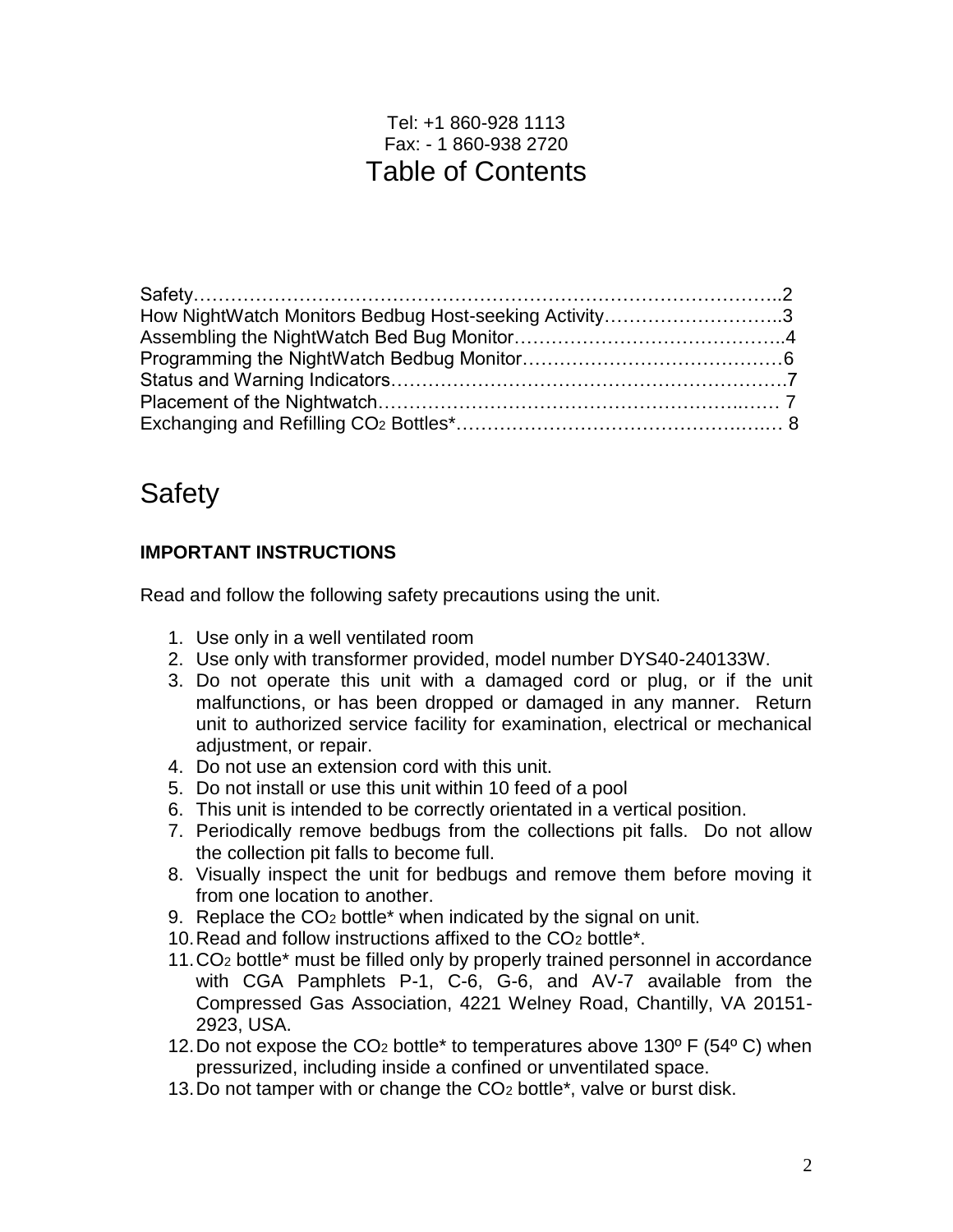- 14.Do not leave or store the CO<sup>2</sup> bottle\* in a confined or unventilated space, such as an enclosed vehicle
- 15.CO<sup>2</sup> bottle must be destroyed if exposed to fire or heated to a temperature exceeding 350º F (177º C).

**SAVE THESE INSTRUCTIONS** – This manual contains important safety and operating instructions for this unit.

### **How NightWatch Monitors Bedbug Host-seeking Activity**

- 1. Because bedbugs are nocturnal and most active in the early hours of the morning, the NightWatch remains off until 10 PM, when it is activated by its microprocessor control. It remains active throughout the night and into the morning when bedbugs are most active, until the microprocessor turns the unit off at 6 AM. Because bedbugs take several minutes to feed, they have the most success when you are lying still and in deep sleep.
- 2. CO<sup>2</sup> is released every 5 seconds simulating the "breath" of a 70 pound  $(32 \text{ kg})$  child.  $CO<sub>2</sub>$  is the most powerful attractant for bedbugs. The NightWatch monitors the amount of CO<sub>2</sub> remaining in the bottle and lets you know when the bottle is low by flashing a low CO<sup>2</sup> warning.
- 3. The thermal lure heats up, producing the infrared image of blood near the surface of the skin and the body temperature of a small animal. The NightWatch has a higher "skin" temperature than a human by design. It is more easily detected by bedbugs, yet is as attractive as human skin temperature.
- 4. Bedbugs follow the CO<sup>2</sup> until they detect the thermal lure. Bedbugs have body heat sensors on the tip of their antennae just like mosquitoes. Because their mouthparts cannot reach the blood supply except where it is close to the skin, and because these areas of the body are slightly warmer than other areas, insects use heat sensors to pick the best place to bite.
- 5. Bedbugs attempting to reach the thermal lure climb up the felt covered ramp of the pit fall traps that are located on either side of the NightWatch. When they get to the top of the pit fall, they encounter a patent pending "slippery slope" surface which is level at first, but then quickly falls away into the pit. By the time the bedbugs try to turn around, it's too late. They are past the point of no return and fall into a pit with smooth vertical sides from which they cannot escape. Once inside the pit fall, they become comfortable. It's warm and as other bedbugs arrive their propensity for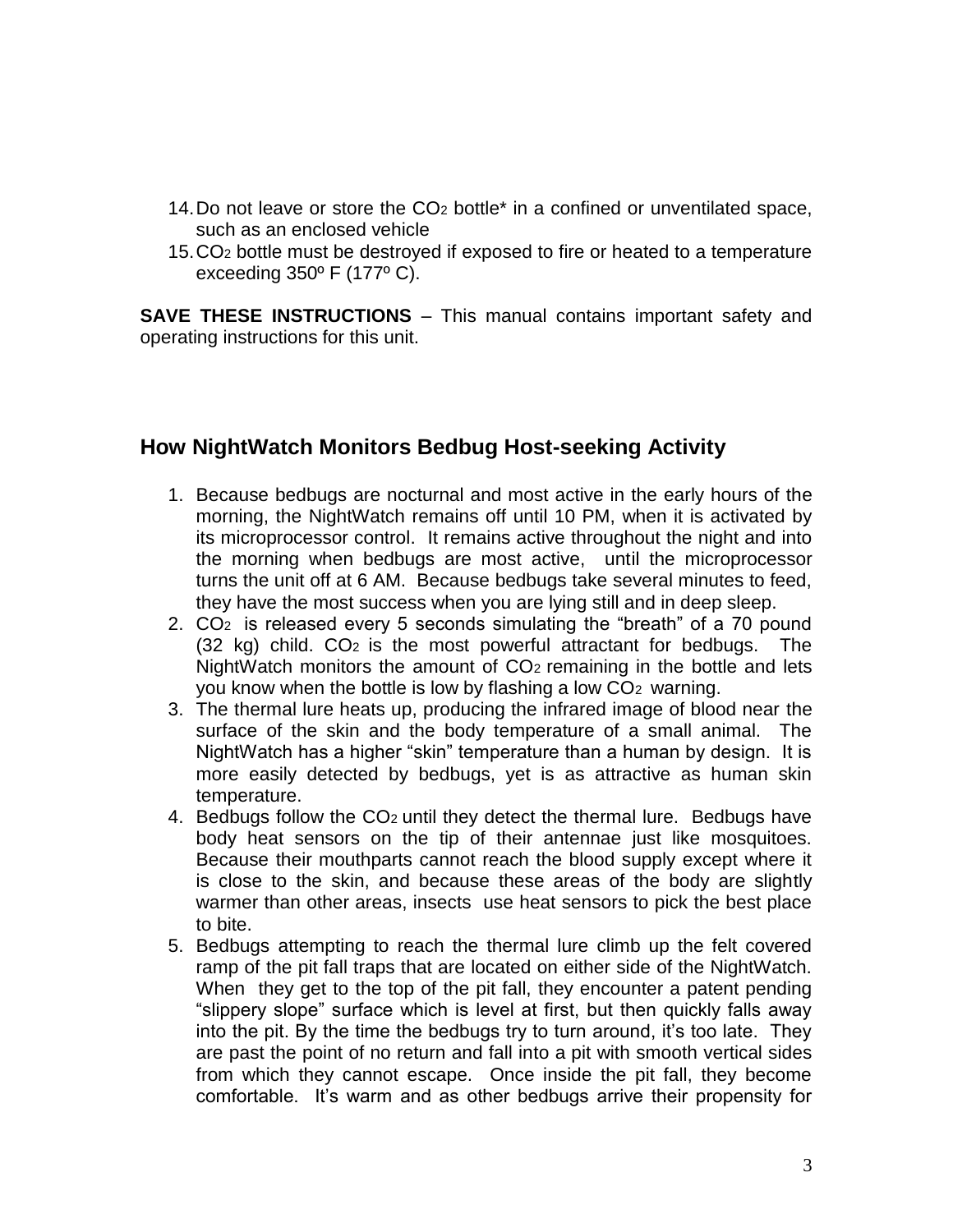aggregation in a refuge kicks in. The gentle warmth slowly desiccates them (dries them out) overnight.

## Assembling the NightWatch Bedbug Monitor

Open the container and remove the foam inserts. Store the container and foam inserts in the event you need to ship the NightWatch Bedbug Monitor elsewhere.

Note: NightWatch Bedbug Monitor requires a 16 ounce to 32 ounce CO<sup>2</sup> bottle that may be purchased at Wal\*Mart™, Lowe's™, or Dick's™ sporting goods or store.

Insert CO<sup>2</sup> bottle. See Figure 1. Tighten the CO<sup>2</sup> by hand only!



#### **Figure 1 Insert CO<sup>2</sup> bottle**

**The CO**2 bottle and CO2 release valve in the NightWatch conform to Compressed Gas Association standards. As the bottle is threaded into the valve, an "O" ring on the CO2 bottle engages a sealing diameter on the NightWatch valve. This "O" ring engagement prevents CO2 leaks. When the bottle is fully threaded into the valve, it seats against a pin which opens the bottle and pressurizes the CO<sub>2</sub> release system. Full CO<sub>2</sub> bottles have high internal pressure and are more difficult to thread in or out, and emit an audible hiss when they re remove. Empty CO2 bottles thread easily in or out. Take care not to damage the "O" ring on CO2 bottles. Hand tighten the CO2 bottle. Never use a tool to insert or remove the CO2 bottle

Attach the pit falls to the housing. See Figure 2.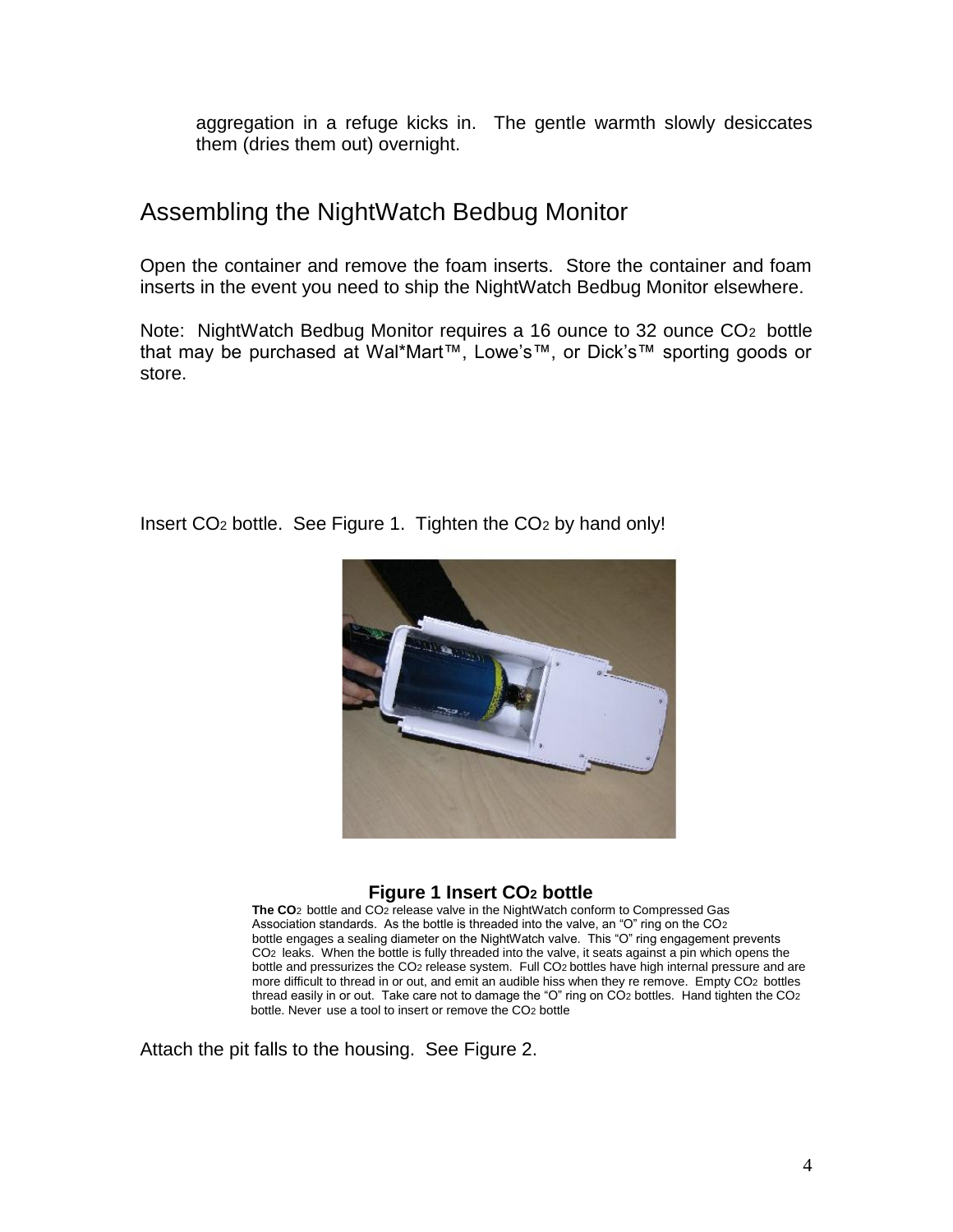

 **Figure 2 Attach pit falls to housing**

Assemble the low voltage power cord. See Figure 3. Plug the power cord into the low voltage transformer.



### **Figure 3 Assemble power cord to low voltage transformer**

Attach the low voltage power cord to the NightWatch. See Figure 4.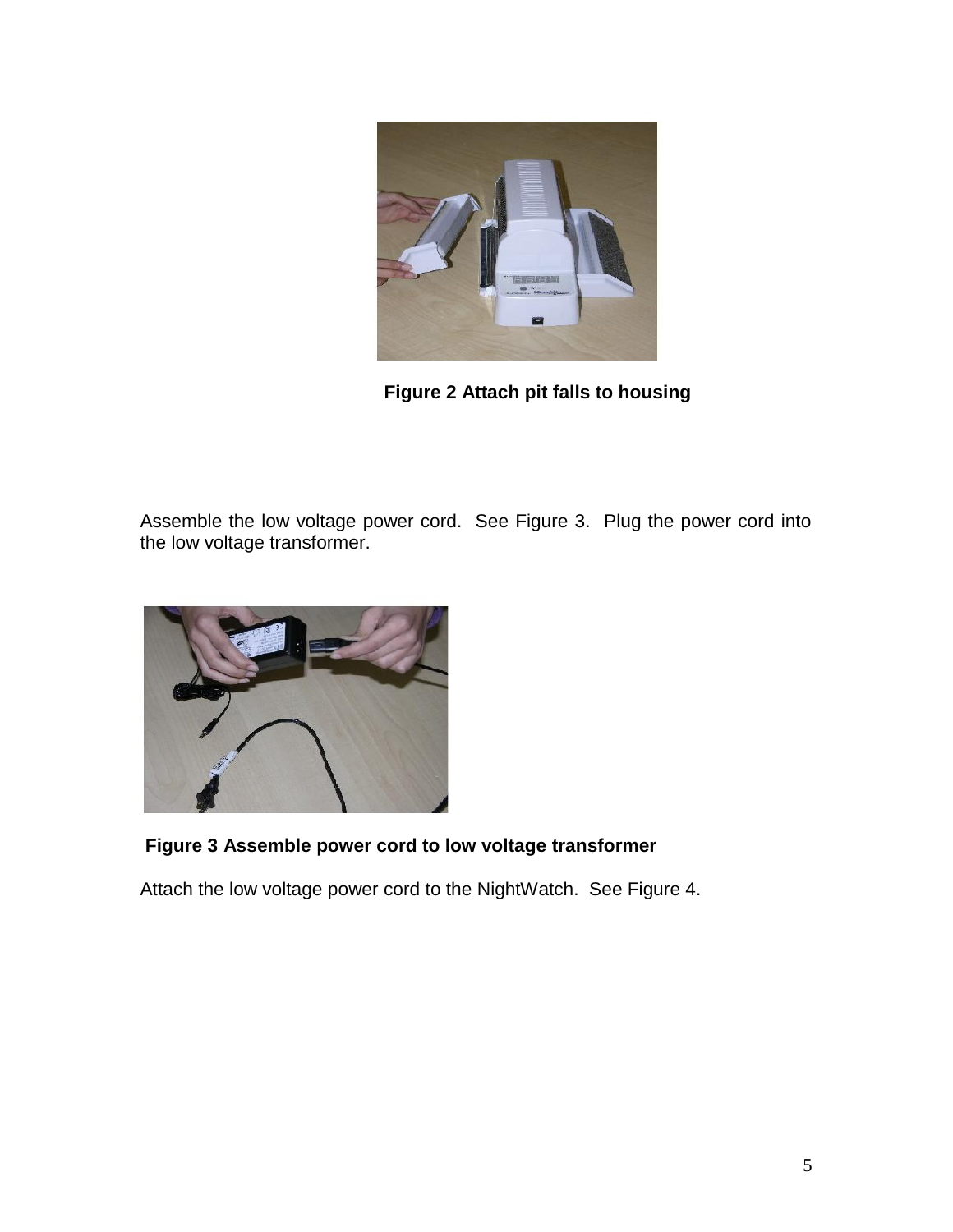

**Figure 4 Attach low voltage power cord**

Place the vented cover over the CO<sub>2</sub> discharge tube.

### **Programming the NightWatch Bed Bug Monitor**

To program the NightWatch Bedbug Monitor, simply enter the time of day. Depress the Time Set button repeatedly to advance the Minutes. Depress and hold the time set button to advance the Hours. Take care to correctly enter AM or PM. The PM indicator light illuminates for PM hours.

The NightWatch will now activate between the hours of 10 PM and 6 AM. Bedbugs forage in low light conditions, so the NightWatch emits little light, and then in the red portion of the spectrum. The NightWatch display is red LEDs (Light Emitting Diodes).

The LEDs are fully illuminated when the time is being set, and stay lit for 60 seconds. They then go off to minimize light emissions. An LED flashes every 4 seconds to let you know that the NightWatch is operating properly.

When the Nightwatch Bed Bug Monitor activates at 10:00 PM, the thermal lure will be warm to the touch, and the valve will pulse every 5 seconds, making an audible click, and will release a small burst of CO<sup>2</sup> gas.

In the event of a power outage, the time of day will flash, and must be re-entered.

In addition to setting the time, the display is used to signal normal operation and other conditions. See Table 1.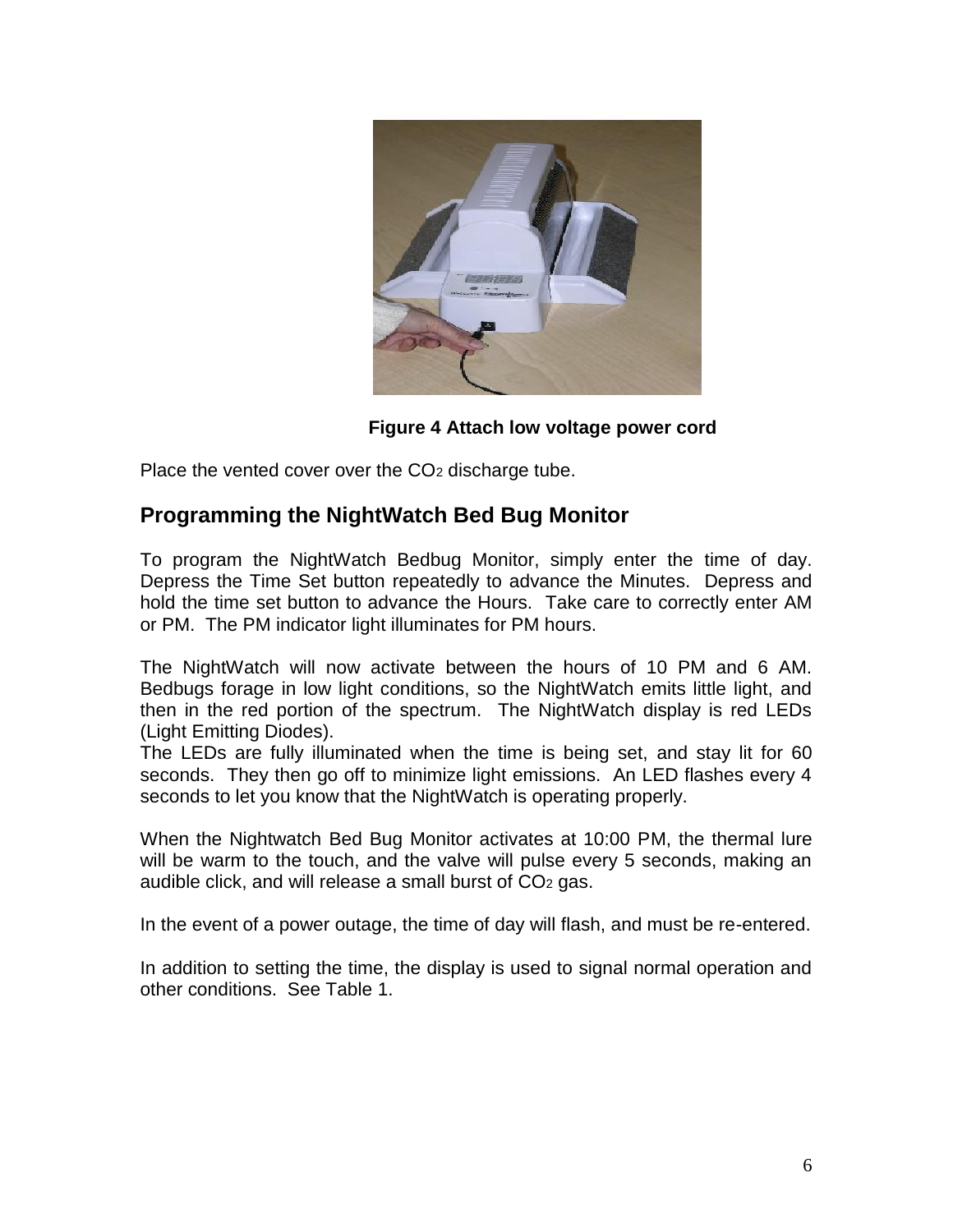| Condition                           | Display                                                                               |
|-------------------------------------|---------------------------------------------------------------------------------------|
| <b>Normal Operation</b>             | Time displayed 60 seconds, then LEDs flash<br>every 4 seconds during normal operation |
| Low CO <sub>2</sub>                 | $CO2$ display                                                                         |
| Low Temperature $\leq 55^{\circ}$ F | Lt displayed                                                                          |

#### **Table 1 Status and warning indicators**

To clear the Low CO<sup>2</sup> indicator, replace the empty CO<sup>2</sup> bottle with a full one.

CO<sup>2</sup> bottles are commonly available in 16, and 20 ounce sizes. Bottles are usually factory filled to 80% of capacity to allow for temperature and pressure changes during shipment. A 20 oz factory filled bottle will have 16 oz of CO2. Such a bottle will give 4-6 days of operation.

The Nightwatch will not operate at temperatures below 55° F as Bed bugs are not active below this temperature. The Nightwatch Monitor will restart when temperatures warm.

### **Placement of the NightWatch**

In unoccupied dwellings, place the NightWatch in the bedrooms and sitting rooms.

In furnished bedrooms, place the NightWatch near the headboard of the bed. In unfurnished rooms, place the NightWatch where beds were previously located. Refuges for bedbugs are most likely to be near the headboard of the bed in bedrooms.

Sitting rooms must also be monitored for bedbugs, especially if a bedbug infestations has been found in any bedroom. In sitting rooms refuges for bedbugs are most likely to be near the location of sofas, reclining chair, etc. In occupied dwelling, place the NightWatch by the headboard of the bed.

#### **Note: the NightWatch cannot protect a sleeping person from bedbug bites.**

Persons sleeping in a room that has a suspected or confirmed infestations must:

- 1. Treat the bed, box springs and mattresses to remove bedbugs using accepted methods such as mattress encasements, and/or treatments to kill bedbugs such as steam, CO<sup>2</sup> snow, or insecticides.
- 2. Isolate the bed from access by bedbugs.

 a. This requires barriers to prevent bedbugs from climbing the bedposts (like placing the bedpost in a tin can filled with mineral oil used in the days of your great grandparents).